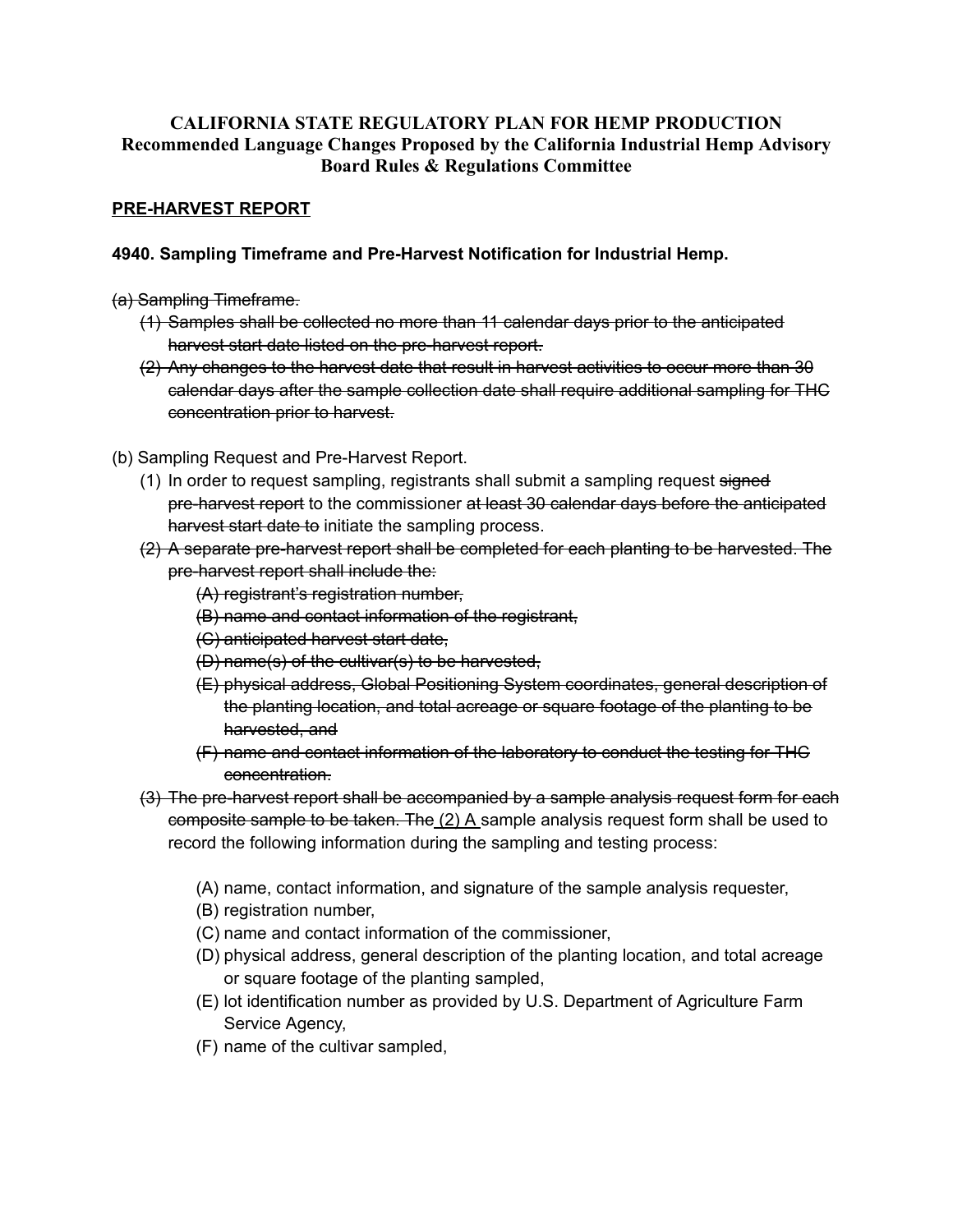- (G) description of the planting to be sampled including estimated average height, appearance, approximate density, homogeneity, condition of the plants, and degree of maturity of flowering material,
- (H) unique sample identification number for the composite sample,
- (I) number of the samples taken,
- (J) date and time of the sample collection,
- (K) name and signature of the sampler,
- (L) name and contact information of the approved laboratory conducting the THC testing,
- (M) name and signature of the person testing the sample,
- (N) date and time of the sample testing,
- (O) testing instrumentation used to analyze the sample for THC concentration,
- (P) laboratory determination of THC concentration in accordance with Section 4942(c) and limit of detection (LOD), and
- (Q) chain of custody information including the name and signature of the person who received and delivered the sample, and the date, time, and location of each possession or transfer of the sample.
- (4) The Department shall make a template of a <del>pre-harvest report and s</del>ample analysis request form available on the Department's website.
- (5) The sampler, as described in Section 4941(a)(1), shall schedule a sampling date.
- (6) Registrants shall notify the commissioner of any changes to the above information no less than two calendar days prior to the scheduled sampling date.

# **4941. Sampling Procedures for Testing Industrial Hemp for THC Concentration.**

(a) Collection of Samples.

 (2) Prior to the collection of the samples, the sampler as described in Section 4941(a)(1) shall verify that the planting to be sampled corresponds to the registered cultivation site using the physical address, Global Positioning System coordinates, general description, and total acreage or square footage provided on the pre-harvest report and registration application.

(c) Handling of Samples.

 (3) Samples shall be labeled with a unique sample identification number as assigned on the sample analysis request form and accompanied by the following documentation:

- (A) registrant's proof of registration,
- (B) pre-harvest report,
- (<del>C)</del>(B) sample analysis request form containing information outlined in Sections 4940(b)(3)(B) through 4940(b)(3)(L) provided by the commissioner and Section 4940(b)(3)(A) provided by the registrant.